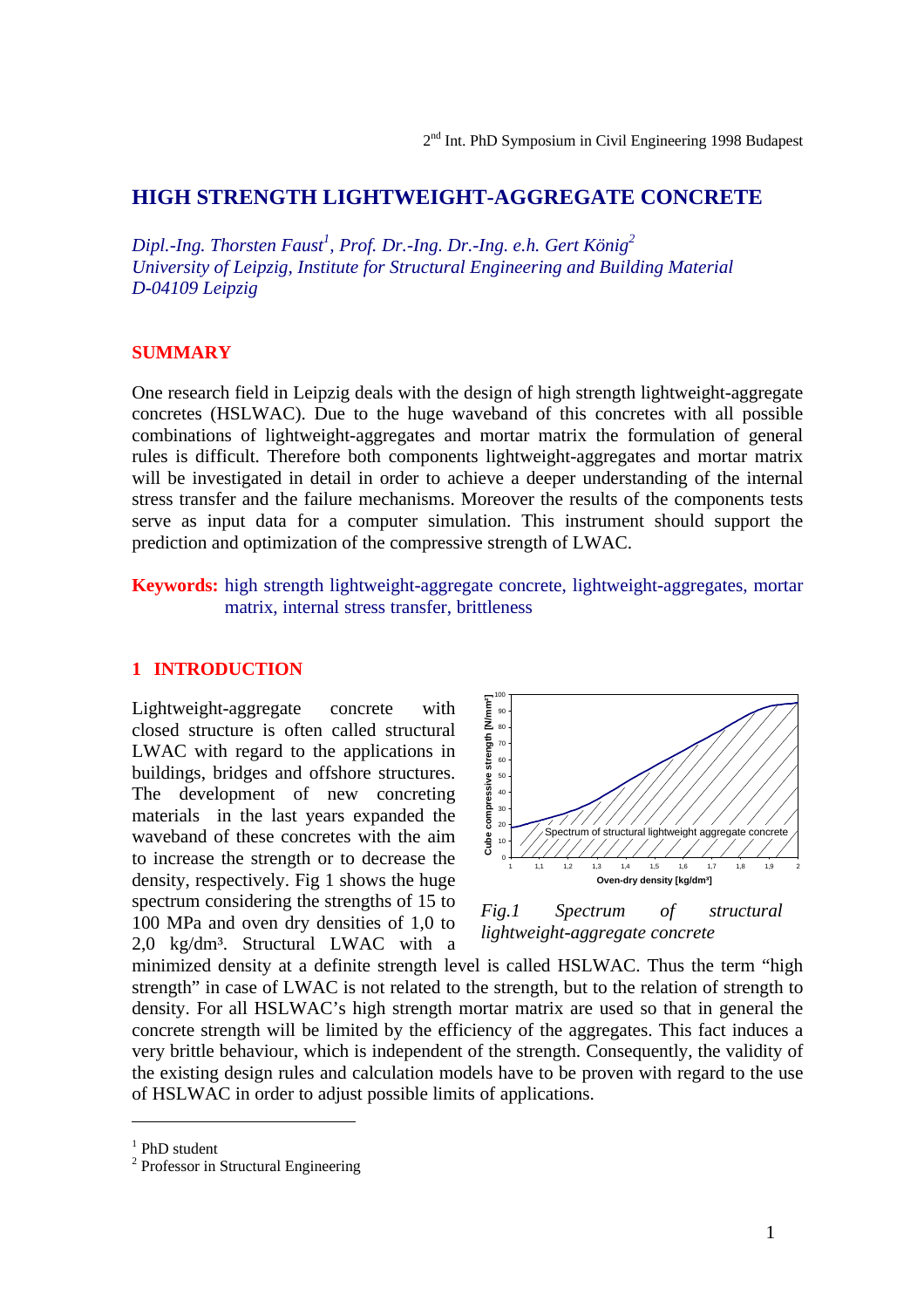#### **2 LIGHTWEIGHT-AGGREGATE CONCRETES IN COMPRESSION**

The stress/strain behaviour of LWAC in compression is, compared to normal density concretes (NC) of the same compressive strength, generally characterized by a linear ascending branch, a lower E-modulus and less ductility in the post-failure region. These characteristics are usually more pronounced with increasing compressive strength and decreasing oven dry density. Therefore HSLWAC not only comprises LWAC with a high strength, but also LWAC with a low density.

Fig.2 shows a stress-strain curve of a strain controlled compressive test with a cylindrical specimen. After longitudinal cracking (Fig.3a) pieces of concrete spall off the cylinder (Fig.3b). This phenomenon was particularly observed in case of ALWA-concretes (**A**ll **L**ight **W**eight Aggregates). The cross sectional area requires a *using strain control a) longitudinal cracks* quick unloading to avoid a sudden failure. The



*Fig. 2 Stress-strain curve Fig.3 Different fracture states b) spalling of concrete pieces*

decreasing load allows an elastic expansion of the undestroyed regions outside the damage zone. In case of brittle concretes combined with a small damage zone in relation to the regions outside this fact causes a so called snap-back. In consideration of the low modulus of elasticity this effect is valid for all HSLWAC.

Due to the snap-back effect the failure phenomena of the specimen must be controlled by other suitable means. The first experiments were performed with a combination of axial and circumferential strain control. This test setup was already used successfully with HSC. But in case of LWAC, partly unstable softening occurred as well, which probably was caused by the low modulus of elasticity (Fig.4). For this reason a control method, where a considerable portion of the E-modulus will be compensated, had to be taken into consideration. This seems to be a promising solution in case of LWAC [1,2].



*Fig. 4 Stress-strain curve using axial and circumferential strain control*

Fig.5 shows the principle of the control method. A linear combination of deformation and force is chosen as the feedback signal for a closed-loop servo-controlled system:

$$
F_{S} = \mathbf{d} - \frac{F}{K} .
$$

Geometrically this control corresponds to a rotation of the axis with the angle  $\Phi = 1/K$ , which allows a steadily increasing feedback signal, if the stiffness value K is chosen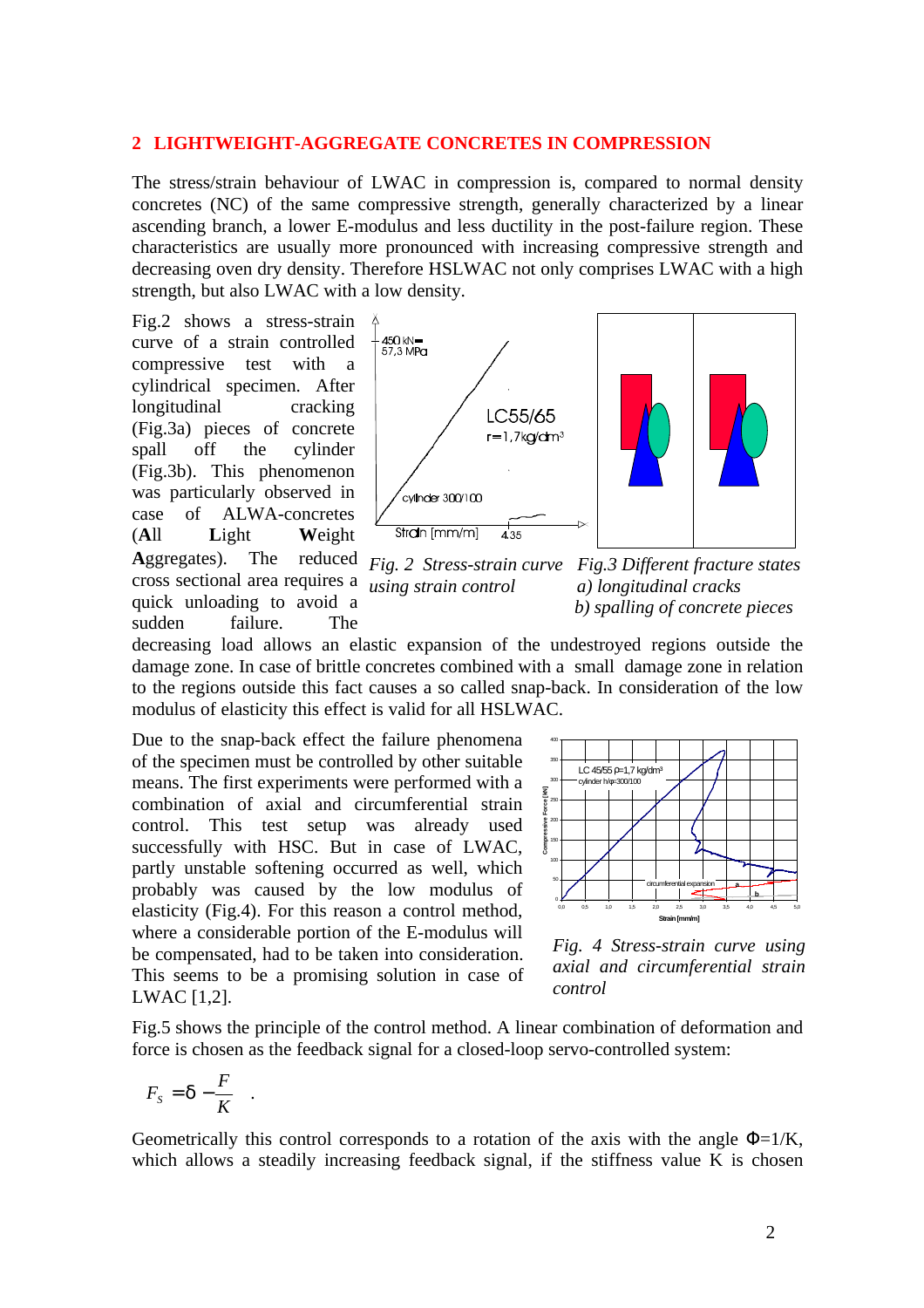

*Fig.5 Principle of tests using a linear combination of force and deformation as control variable*

45

between  $K_{pre}$  and  $K_{post}$ . In this context I would like to express my gratitude to Professor Marti Marti from the technical university in Zürich (ETHZ) and his scientific assistants, Heinrich Schnetzer and Kyrill Sokolov, who conducted the first tests with two different LWAC mixtures, for their outstanding support. Fig.6 shows stress-strain diagrams of concretes with different densities at three different strength levels. All of these stress-strain curves indicate a stable descending branch as a sign of a controlled post-failure region. Therefore the diagrams demonstrates that the described test method presents a successful way to obtain the full stress-strain curves of HSLWAC.

Fig.6 also illustrates a very brittle behaviour, also for LWAC of moderate strength, if aggregates of moderate density are combined with a high strength cement matrix. This observation confirms the definition of HSLWAC given in the introduction.



*Fig.6 Stress-strain diagrams of concretes with different densities and strength*





*Fig. 7 Sliding Fig.8 Stress-strain diagram of mode of failure mortar-matrix with natural and lightweight fine aggregate*

material (ALWAC, lower density), LWAC with natural fine material (middle density) and normal concrete  $(\rho=2.3 \text{kg/dm3})$ . Typical for the LWAC with natural fine material and a strength over 35 MPa was a sliding mode of failure (Fig.7). In these cases only the undestroyed regions outside the damage zone expanded due to the decreasing load (moderate snap-back) in contrast to Fig.3b, where a horizontal damage zone can't be defined in that way and where

the extension over nearly the whole specimen length causes an extremely snap-back effect. Moreover the characteristics of the different mortar-matrix also influence the properties of the respective concrete with regard to the linearity of the ascending branch, the ductility in the post-failure region, and finally the failure mode (Fig.8).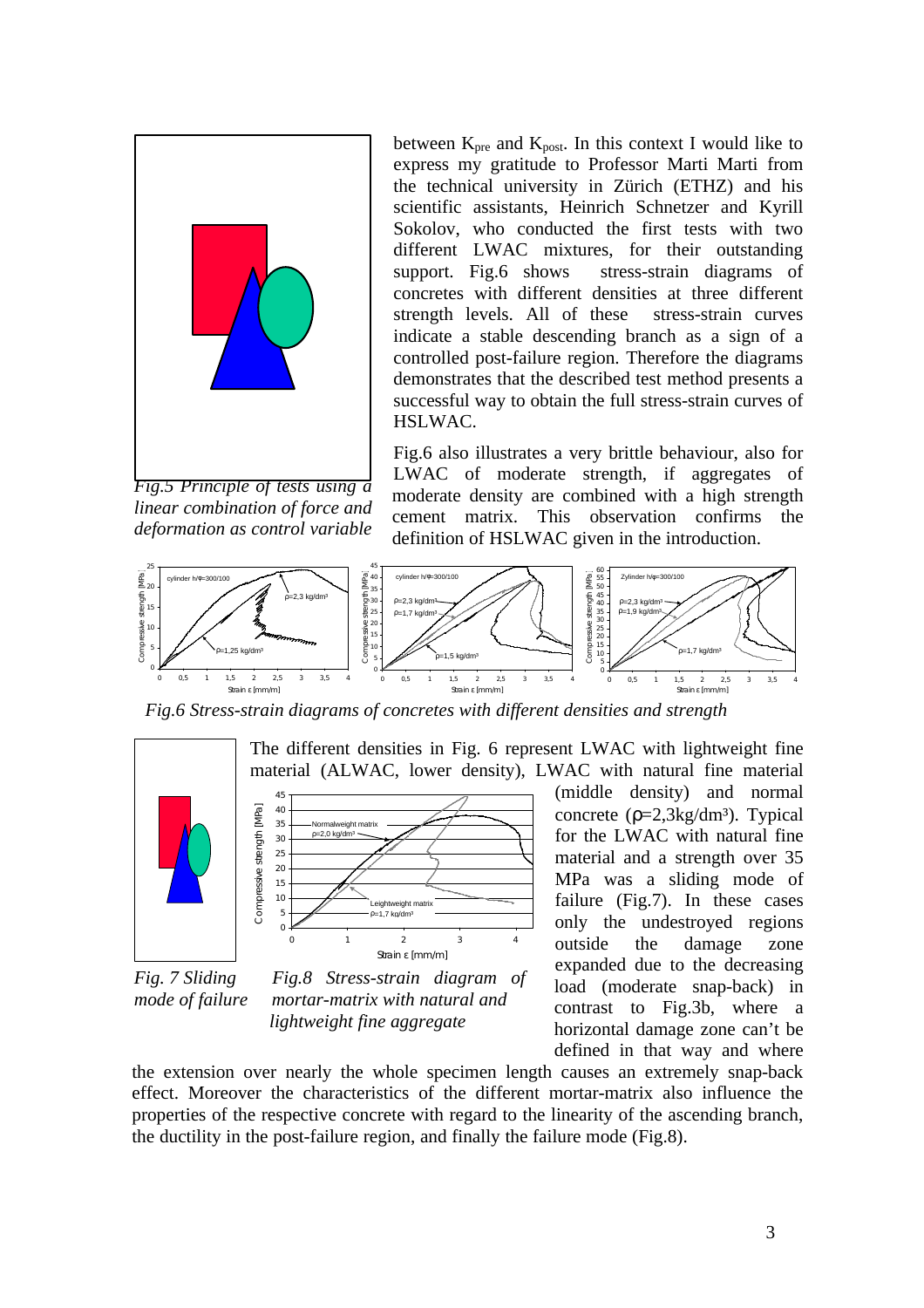The European standard ENV 1992-1-4 EC2 [3] recommends a bi-linear stress-strain diagram (Fig.9) with a constant strain at the break point (2‰) and a constant ultimate strain of  $\varepsilon_{\text{lcu}}$ =3.5 ‰. Fig.6 demonstrates that particularly in case of ALWAC the length of the yield plateau seems to be overestimated in [3]. In the next months, additional tests will follow to investigate the behaviour under sustained load. The purpose of this study is to find a realistic formula which Fig.9 Bi-linear stress-strain



takes into account the dependence of  $\varepsilon_{\text{lcu}}$  on compressive *diagram given in* [3]

Contrary to the German standard DIN 4219, most of the international standards take into

account that the modulus of elasticity of LWAC depends on the compressive strength and the density. The tests conducted so far with different aggregates confirm both influences. Fig. 10 shows one evaluation of these results compared to values calculated by means of the E-modulus given in EC 2 T.1-1 multiplied with a reduction factor  $η=(ρ/2,4)<sup>2</sup>$ , where ρ denotes the oven dry density. Furthermore, investigations will follow in order to find the reduction factor with the best possible agreement.

strength and oven dry density.

In general, the development of strength with time is faster in case of LWAC compared with NC, particularly above the limit strength of the LWAC (see Fig.14). Fig.11 shows an evaluation of self tests and various publications according to the equation given in Model Code 1990. Therefore the post-hardening is smaller for LWAC.

The influence of the specimen-shape on the compressive strength tend to be smaller in case of LWAC. Typical values



*Fig.10 Comparison between calculated and measured values of E-modulus of LWAC*



*Fig.11 Development of compressive strength with time for NC and LWAC*

for the ratio between the compressive strength of cylinders and cubes are slightly above 0,9. The reason for that is the smaller effect of the lateral expansion restraint due to the smaller lateral strain of LWAC at the maximum load.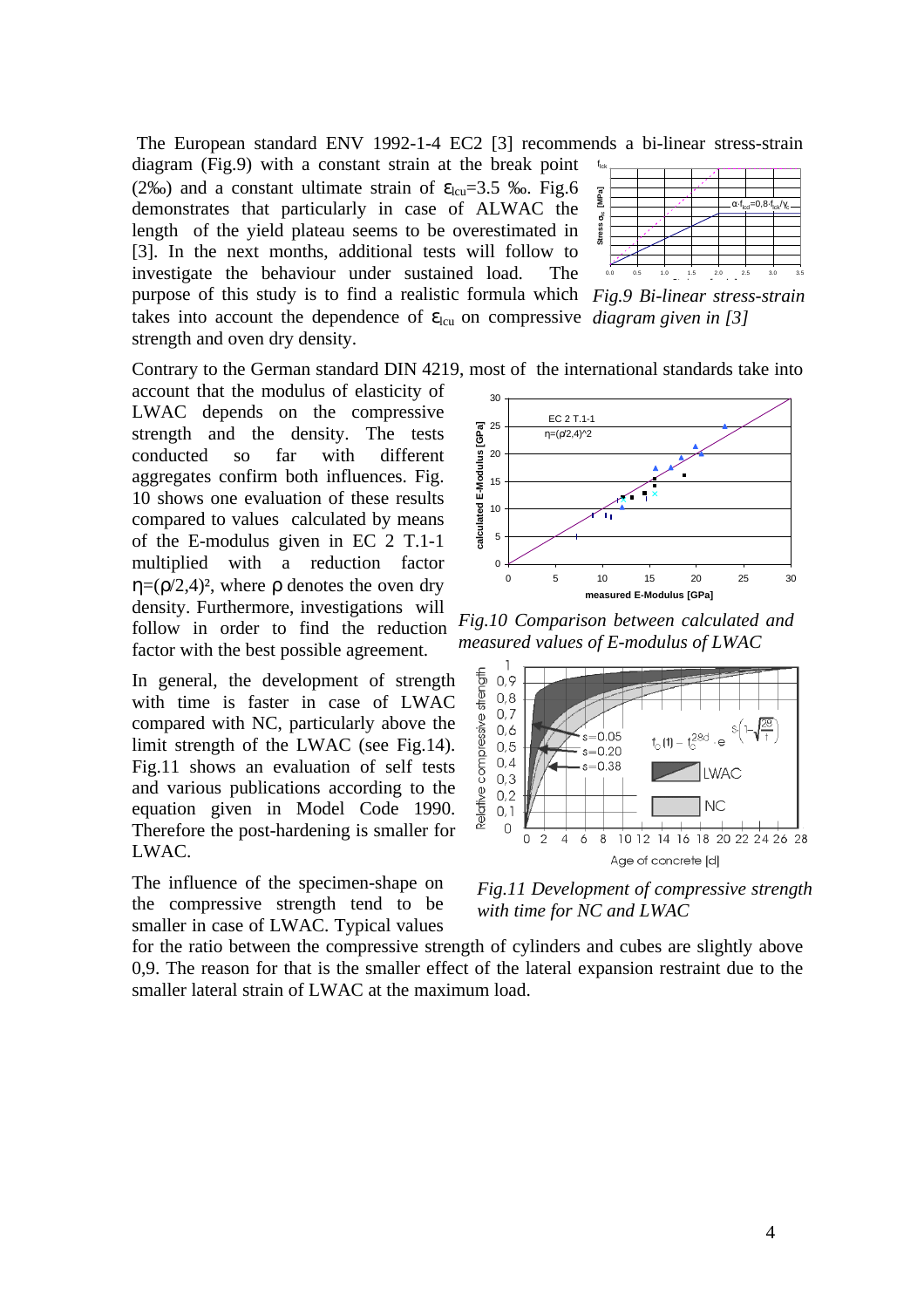#### **3 MODELLING OF A LWAC-CUBE UNDER COMPRESSION**

An axial compression test of a 100mm LWAC-cube should be simulated by means of SBETA, a program for nonlinear finite element analysis. Several publications confirmed the strong bond forming between the matrix and the expanded aggregates such that failure would be either through the paste or through the aggregate. Thus, the concrete was modelled as a two-component material for a two-dimensional computer simulation. In this simulation a plate was cut from the cube. The laterial strain on the upper and lower surface of the plate was eliminated. The load was being applied on a steel bearing plate controlled by the strain. The volume of the grains was chosen with  $V_p=40\%$  of the concrete volume according to self experiences. The size and the distribution of the 121 pellets were determined by a statistical evaluation. Fig.12 shows the FE-mesh with all geometrical joints. To overcome the influences of the mesh and threedimensional effects, previous analyses were carried out to calculate the necessary input value of the compressive strength of the matrix in a one-component system. In this way increased matrix strength data were added to the program to reach the real value of the axial compression tests with various matrixes.



*Fig.12 FE-mesh with geometrical joints*



*Fig.13 Relation between concentration of aggregate volume and LWAC compressive strength*

At the beginning of the simulation the lack of information about the properties of both components was indicated in consideration of the stress-strain relation in the compression and tensile region. In particular, the compressive strength of the aggregates was a dominate element with regard to the strength of the LWAC-cube. Fig. 13 shows, that in spite of a high strength matrix the strength of the cube was equal to the strength of the grains, if the aggregate volume exceeded 40% of the concrete volume. The other way around, this result can be use to define the compressive strength or efficiency of LWA respectively.

Fig.14 shows the evaluation of the analysis. The known form demonstrates the relationship between the compressive strengths of the matrix and the LWAC and additionally in comparison with laboratory results. The simulation also demonstrates the different internal stress transfer and the failure mechanisms of LWAC and NC. In general the aggregates in LWAC have a lower stiffness than the mortar matrix in opposition to NC. Thus, compressive loads are mainly carried by the stiffer mortar matrix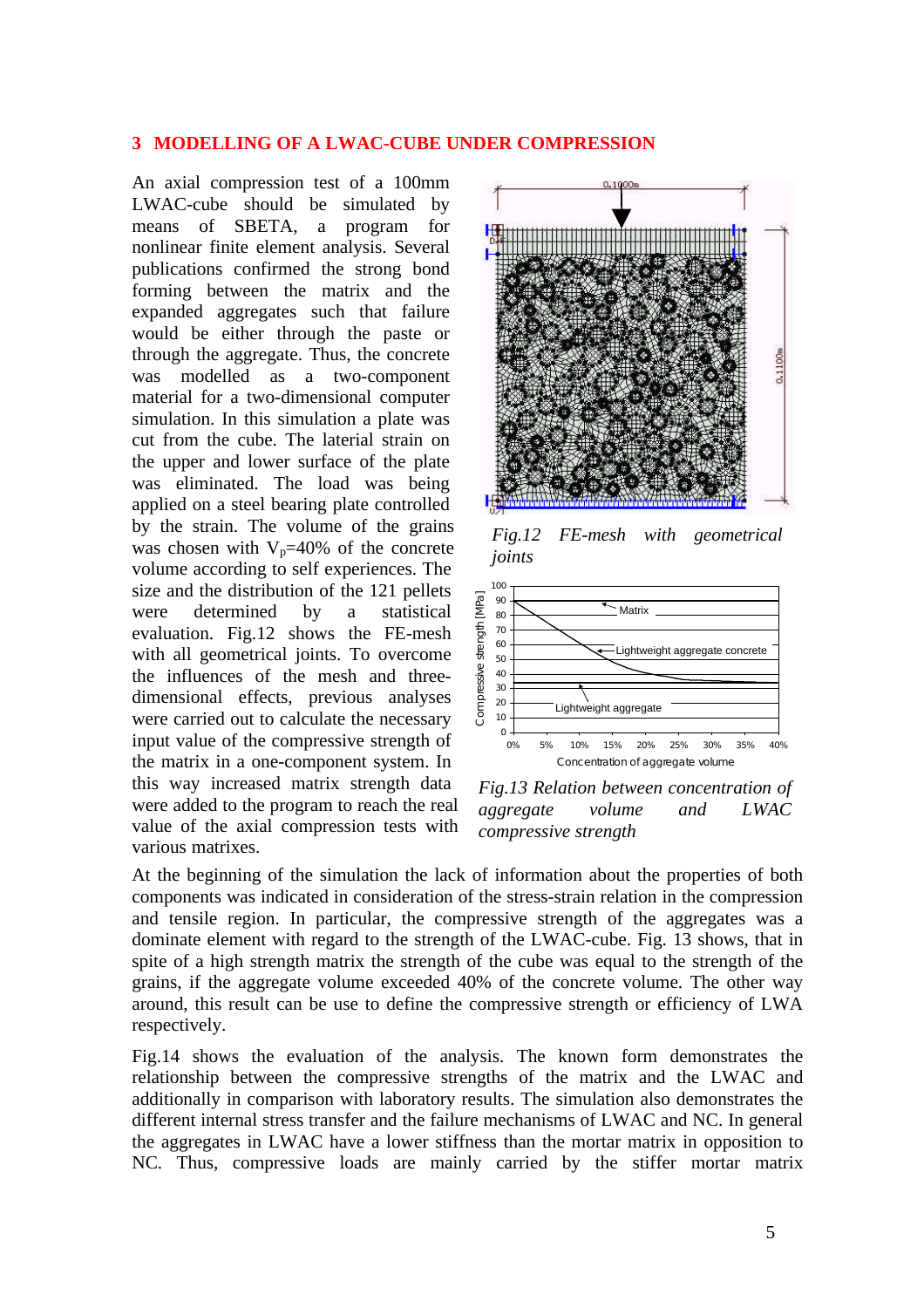



*Fig.14 Relation between the strengths of Fig.15 Crack propagation in LWAC matrix and LWAC*

corresponding to the stiffness relationship between matrix and aggregates, which causes transverse stresses in the aggregates and in the matrix. Finally, failure occurs after exceeding the tensile capacity of the aggregates. The cracks usually propagate straight through the aggregate particles (Fig. 15). The smooth fracture surfaces transfer less stress and initiate a brittle failure.

### **4 PROPERTIES OF THE COMPONENTS**

The important meaning of the component properties with regard to the simulation was already mentioned. Furthermore, their knowledge can be helpful for a better understanding of the internal stress transfer and for the optimization of the strength. Fig. 16 shows for instance the result of wedge splitting tests with LWAC's consisting of different components. Obviously there seems to exist a strong connection between the combination of the components and the fracture energy.



*Fig. 16 Fracture energy for LWAC with different components, investigated in wedge splitting tests*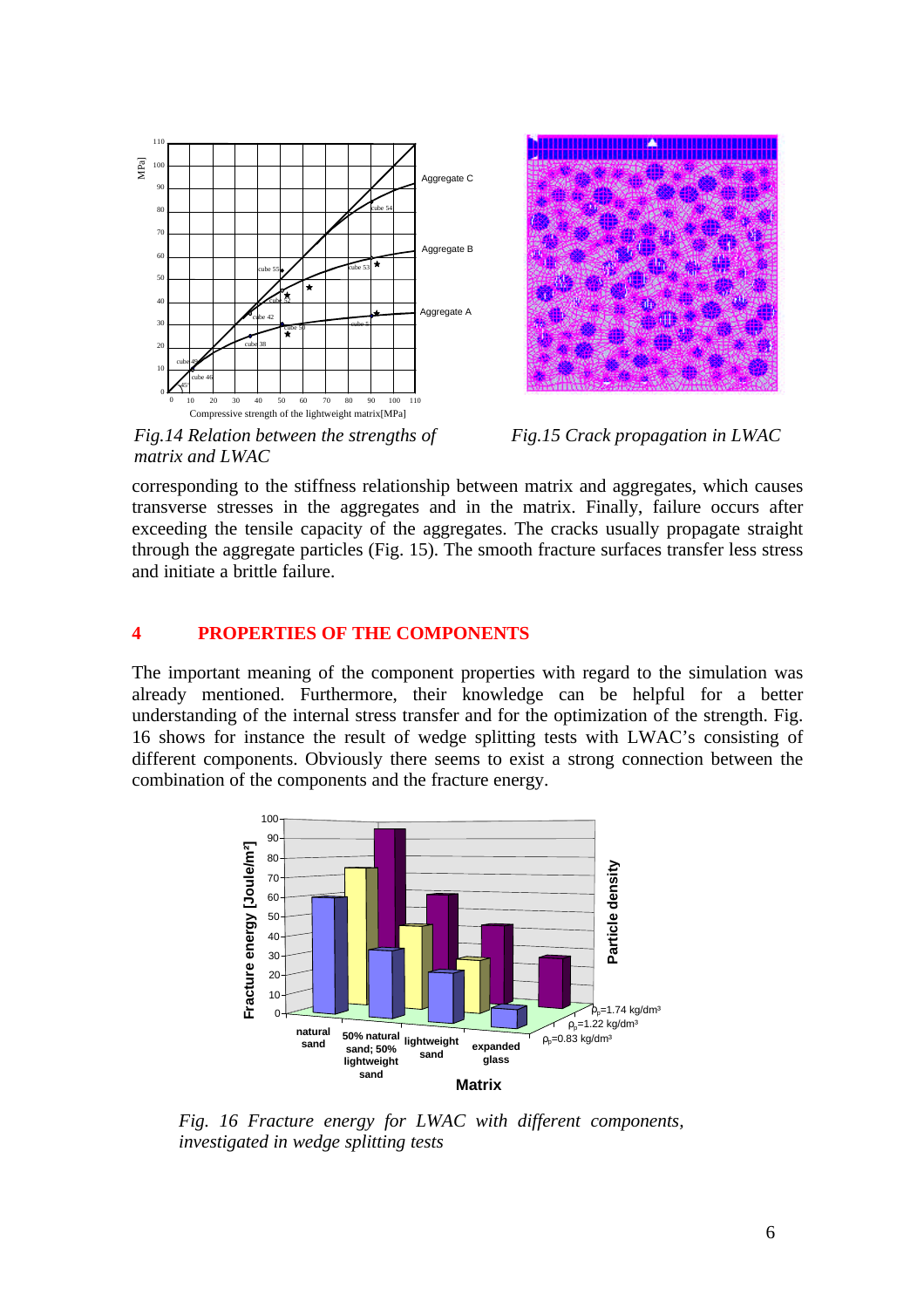### **4.1 Properties of lightweight aggregates**

There is a wide range of different lightweight aggregates, which differ in the raw material, density, shape, outer skin and water absorption. In spite of this fact, their properties can be estimated with simply formulas, which in general depend on the particle

density. In this context we tested several aggregates (expanded clay, shale and glass, sintered fly ash, pumice) with regard to the compressive and tensile strength. Fig. 17 and 19 demonstrate that there are obviously connections only with slight dependence on the aggregate type. Fig. 17 also shows the necessity to use a high-strength matrix in order to determine the compressive strength of the particles. The test methode, measuring the crushing resistance, can not be recommend to achieve a



*Fig.17 Relation between cube compressive strength of LWAC and particle density in dependence on the matrix strength*

statement about the efficiency of the aggregates.

For the tensile strength of pelletized aggregates, we developed a new testing arrangement shown in Fig. 18. Twelve grains were glued in the openings of two opposite plates and the tensile force to the fracture area were related. In this way we achieved the lower limit of the tensile strength, since a premature failure of a single grain can't be excluded. Fig.19 shows that the particle tensile strength increases exponential with increasing particle density. Thus, this fact explains the increasing fracture energy with increasing particle density.





*Fig.18 Testing arrangement for Fig.19 Relation between particle tensile strength the particle tensile strength and particle density of 7mm grains*

The dynamic particle modulus of elasticity was estimated according to Schütz as:  $E_{dyn,p} = 8000 \cdot {\rho_p}^2$ .